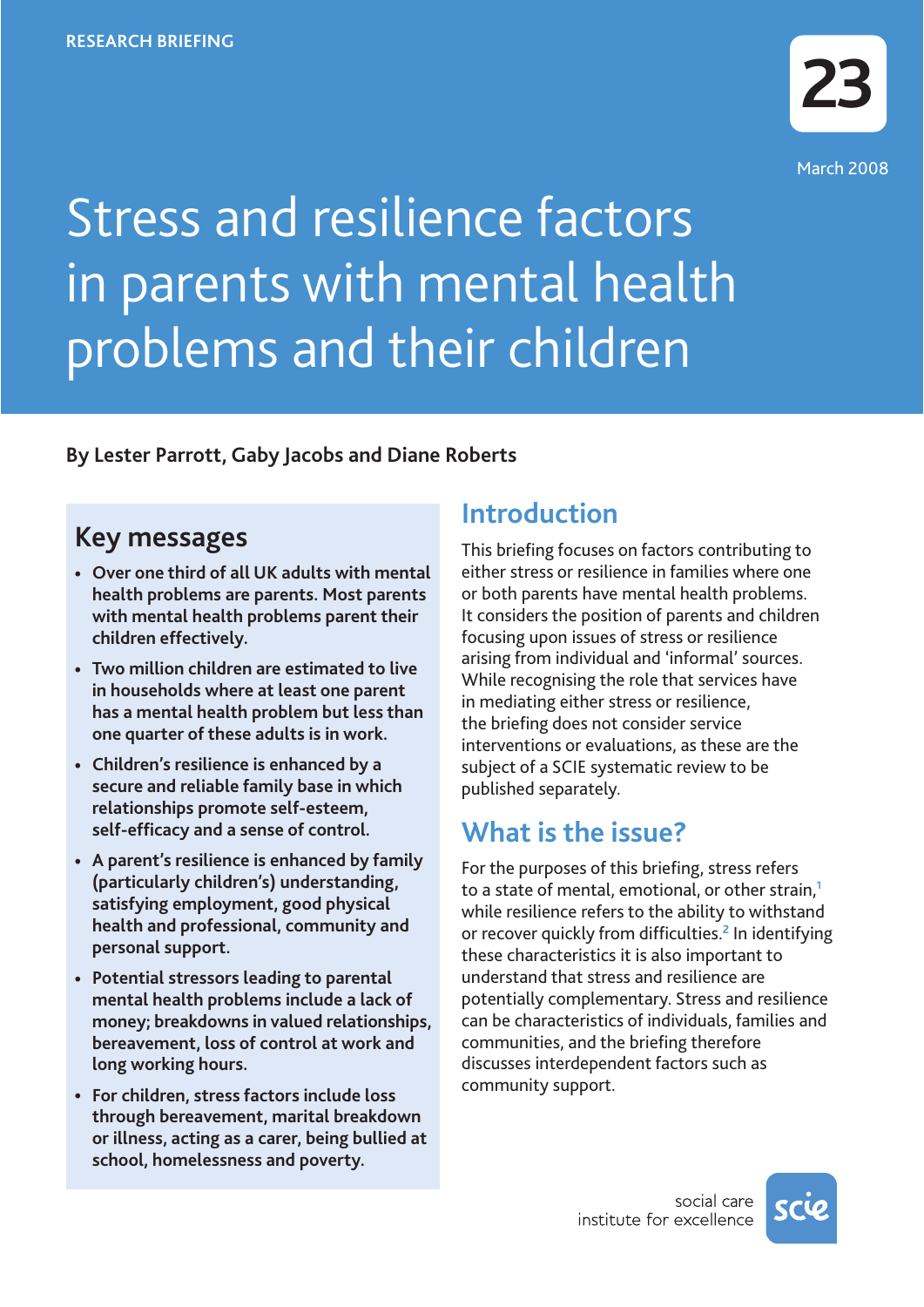At any one time, one in five adults in the UK will be experiencing mental health problems, with approximately 30 to 50 per cent being parents.**<sup>3</sup>** As a result, one estimate suggests that some two million children live in a household where at least one parent has a mental health problem.**<sup>3</sup>** Accordingly, current approaches to social inclusion have identified the needs of parents with mental health problems as a key concern for social policy.**4, 5** However, families affected by mental health problems vary in their capacity to cope with the difficulties that arise from this. In this context, research-based knowledge about both stress and resilience factors for parents with mental health problems and their children can help health and social care professionals to make more appropriate assessments and to develop appropriate services.

### **Why is it important?**

Changes in policy towards people with mental health problems over the past 20 years mean that more adults who have mental health problems now live within the community. Moreover, those who have recovered from mental health problems are increasingly voicing their concerns for improvements in mental health services that will enhance community inclusion.**<sup>6</sup>**

For children, changing attitudes towards child care practice have also meant an increased emphasis upon either keeping children with their birth parents, or maintaining appropriate contact with them.**<sup>7</sup>** As a result of these policy changes, more children will be living with a parent with a mental health problem and more parents with a mental health problem will be experiencing the challenges of parenting their children. These trends are not peculiar to the UK, but are also evident in Europe and the USA.**<sup>8</sup>**

### **What does the research show?**

Much research concerning families with mental health problems focuses upon individual factors, for example, individual characteristics of personality which, although important, may overlook individuals' social and cultural contexts. This is highlighted by a review of research considering the uniqueness of cultural pathways to resilience.**<sup>9</sup>** In addition, the individualised nature of stress and resilience research has been challenged by some researchers who suggest that when assessing a family's resilience, the unit of analysis should be the family itself, rather than the individual's perceptions within the family unit.**<sup>2</sup>** However, a recent exercise by SCIE,**<sup>10</sup>** examining the literature on parental mental health problems in families, recognises the limitations in the current state of research, identifying:

- the lack of research upon males within families
- a predominance of research material focusing upon depression
- a limited recognition of the child's perspective within the family.

#### **Stress**

A review of individuals' interactions with their social environment noted that inequality and poverty were significant stressors in families with mental health problems.**<sup>3</sup>** It also noted that the cumulative effect of such stressors at the individual and social level required careful analysis to ascertain their relative impacts. A further study**<sup>11</sup>** identified three sets of mediating factors impacting upon family members:

• biological (in utero) influences on foetal development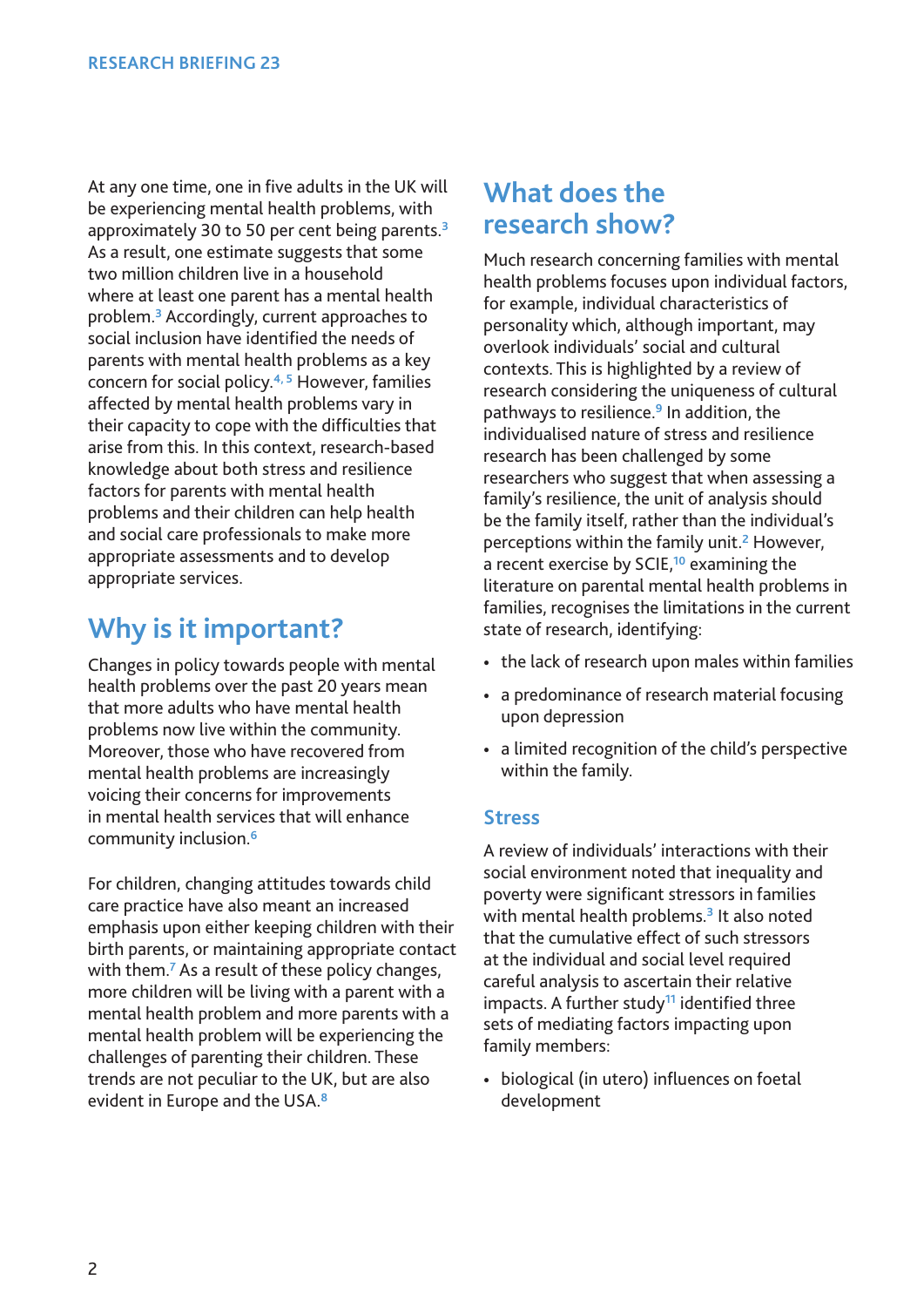- relational influences such as mother–child discipline, exposure to negative behaviours, child attachment, and modelling behaviour by parents
- factors that indirectly affect maternal and child functioning such as income and a lack of social resources.

#### **Poverty**

Relationships between parent and child are therefore situated within a series of ever-widening systems, moving from the child through to the family system and into the wider cultural and socio-economic system.**<sup>12</sup>** One study highlights, for example, the contribution that a parent's mental health makes to children's poverty**<sup>3</sup>** and shows that less than one quarter of adults with long-term mental health problems are in work. They have the highest rate of unemployment among people classified as disabled. In addition, they will also experience what Gould refers to as 'inadequate employment' characterised by periods of absence from work and, thus, directly affecting their income and career prospects. Consequently, approximately 198,000 parents, responsible for the care of an estimated 368,000 children, rely on state social security benefits. The stresses of poverty are therefore profound and mental health problems tend to coexist with low income, social disadvantage and low social support.**<sup>13</sup>**

#### **Community**

Similarly, a lack of community supports also impacts upon families and children. A study of black children's experiences of caring found an additional burden of care where there was a lack of culturally appropriate services.**<sup>14</sup>** It also found that these children had less formal contact with school and less contact with friends. Schooling can provide a complementary secure base that improves resilience; a reduction in contact can

lead to significant stress by reducing children's opportunities to develop social networks and self-esteem.**<sup>15</sup>** Wider research on 'young carers' concurs with this view, noting the potential for increased isolation and impairment of educational prospects.**<sup>16</sup>**

#### **Parental mental health**

Research also emphasises the dynamic interplay between maternal depression and child distress, thus the mutual stresses experienced by parents and children have a transactional effect.**<sup>17</sup>** The effect is cumulative: maternal depression may result in parenting which is either too intrusive or withdrawn, creating a further cycle of disruptive behaviour by the child. One of the major stressors for families where this transactional effect can be identified is that of loss, including the complex loss created by mental health problems because the person who has been 'lost' is still present in the family.**<sup>18</sup>** This study**<sup>18</sup>** also shows how such complexity can extend into areas of conflict. For example, families may feel anger towards the person with a mental health problem and subsequently experience feelings of guilt, which impairs relationships but also inhibits the process of 'bereavement'. Given the importance of secure attachments in promoting and maintaining resilience, the experience of being parented or living with a person who no longer interacts with, and relates to, family members in recognised ways, can be a significant stressor for family members.

Research in the Republic of Ireland has compared children with one parent with schizophrenia, with those whose parents have no mental health problems.**<sup>19</sup>** The children of a parent with schizophrenia experienced more psychiatric disturbance and more problems at school, spending more time at home and becoming socially isolated. Experiencing a parent's schizophrenic behaviour brought immediate stress: children became frightened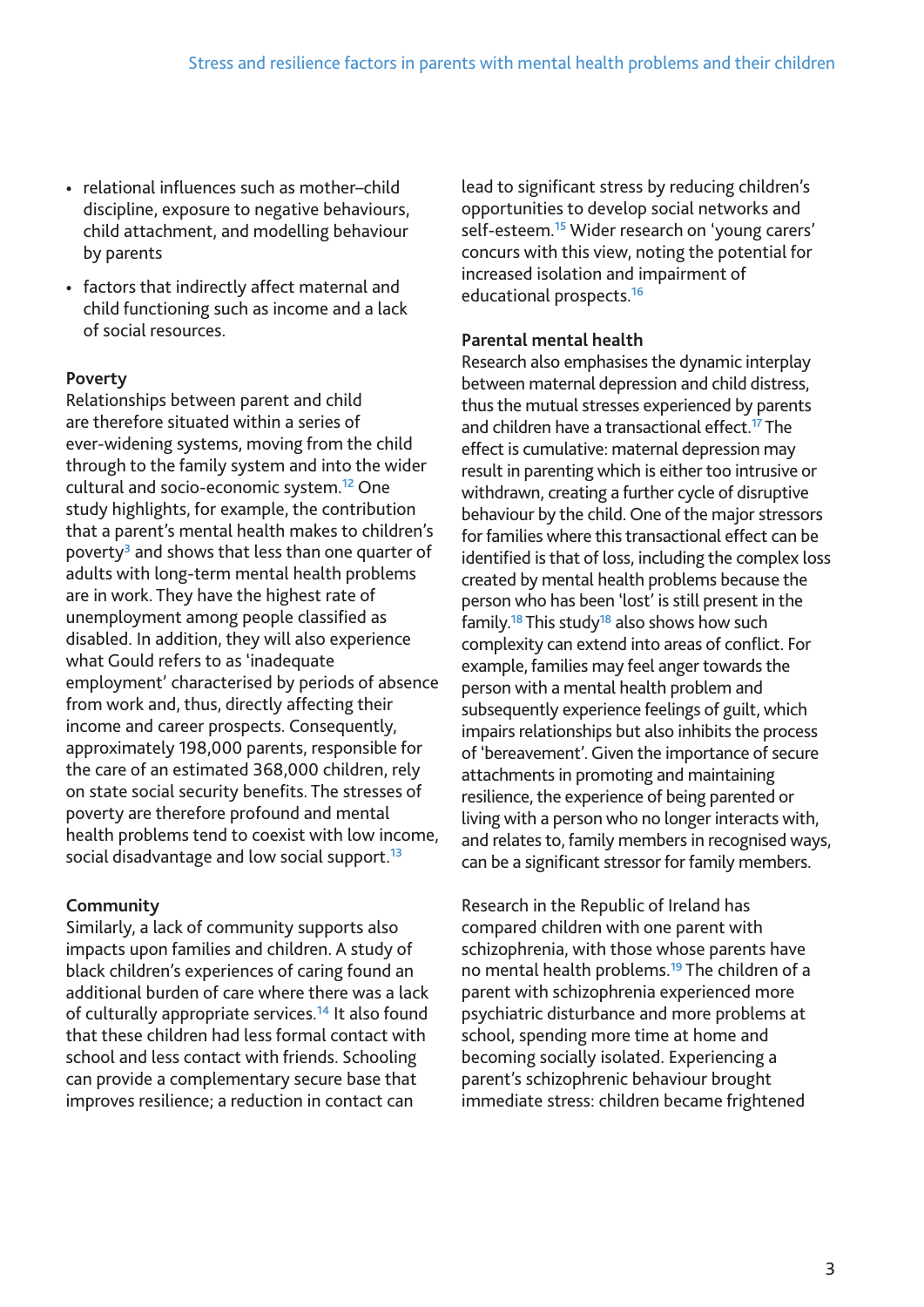of their parent's behaviour but also feared for the long term assuming they might inherit the illness. Other research shows that children may be at risk of adopting a parent's delusional state, which increases the chance of physical and emotional danger.**<sup>20</sup>**

Depression among mothers has also been found to lead to children experiencing problems of attachment and bonding with their fathers, even when the father has no mental health problems.**<sup>21</sup>** The presence of depression in either parent has also been shown to increase father–child conflict which, in turn, can create developmental problems for children.**<sup>22</sup>** Indeed, the risk of depression among children whose fathers had depression is 45 per cent greater than where fathers had no identified depression.**<sup>23</sup>** It also identified gender differences in how depression is expressed, with males more likely to withdraw from social situations, and to become more irritable and cynical. This review also noted a number of studies which concluded that depression among fathers had negative impacts upon communication within the family. One study further noted that negativity within families was significantly more prevalent with paternal rather than maternal depression.**<sup>24</sup>**

#### **Resilience**

Resilience research has itself moved through a number of phases.**<sup>9</sup>** Initially, individual factors were highlighted focusing, for example, upon temperament and wellbeing. A second phase in the research literature focused upon relations within families, while more recent research emphasises ecological dimensions and highlights the interactions between the individual and their social environment. In addition, some research now acknowledges the role of culture, so that resilience is not only an individual/environmental phenomenon but a cultural accomplishment.**<sup>9</sup>**

The values, beliefs and everyday practices which are associated with coping are shaped by culture. An understanding of specific cultural beliefs and practices that can contribute to building resilience within individuals and families is therefore significant. These beliefs may also challenge professionals' own cultural and professional values; therefore such beliefs and practices need to be assessed for their relative contribution in either building resilience or frustrating it. For example, some US research suggests that traditional, more authoritarian styles of parenting, may be more appropriate for some children from Asian or African-American backgrounds.**<sup>25</sup>**

Other research shows that resilience has both learning and therapeutic elements which may assist individuals to not only cope with particular stressful life events, but also enable their emotional development as individuals. It is also variable, as people can be resilient in some contexts but find difficulties when the context and the nature of the risks presented change.**<sup>26</sup>** The balance of research thus indicates that resilience is not extraordinary but is present in all human beings. Professionals who assess only for problems within families may overlook existing strengths and coping capacities. Behaviour that exhibits resilience, such as maintaining social networks or continuing with interests outside the family, can be misinterpreted as avoidance or symptomatic of a pathological response to loss.**<sup>27</sup>** Most parents with mental health problems parent their children effectively,**<sup>28</sup>** and most children suffer few, if any, adverse effects from their parents' problems.**<sup>29</sup>** Thus, the variety of ways in which people respond and cope with such challenges must be carefully assessed.

**Understanding the importance of resilience** Key building blocks for developing resilience in children and parents come from a sense of security,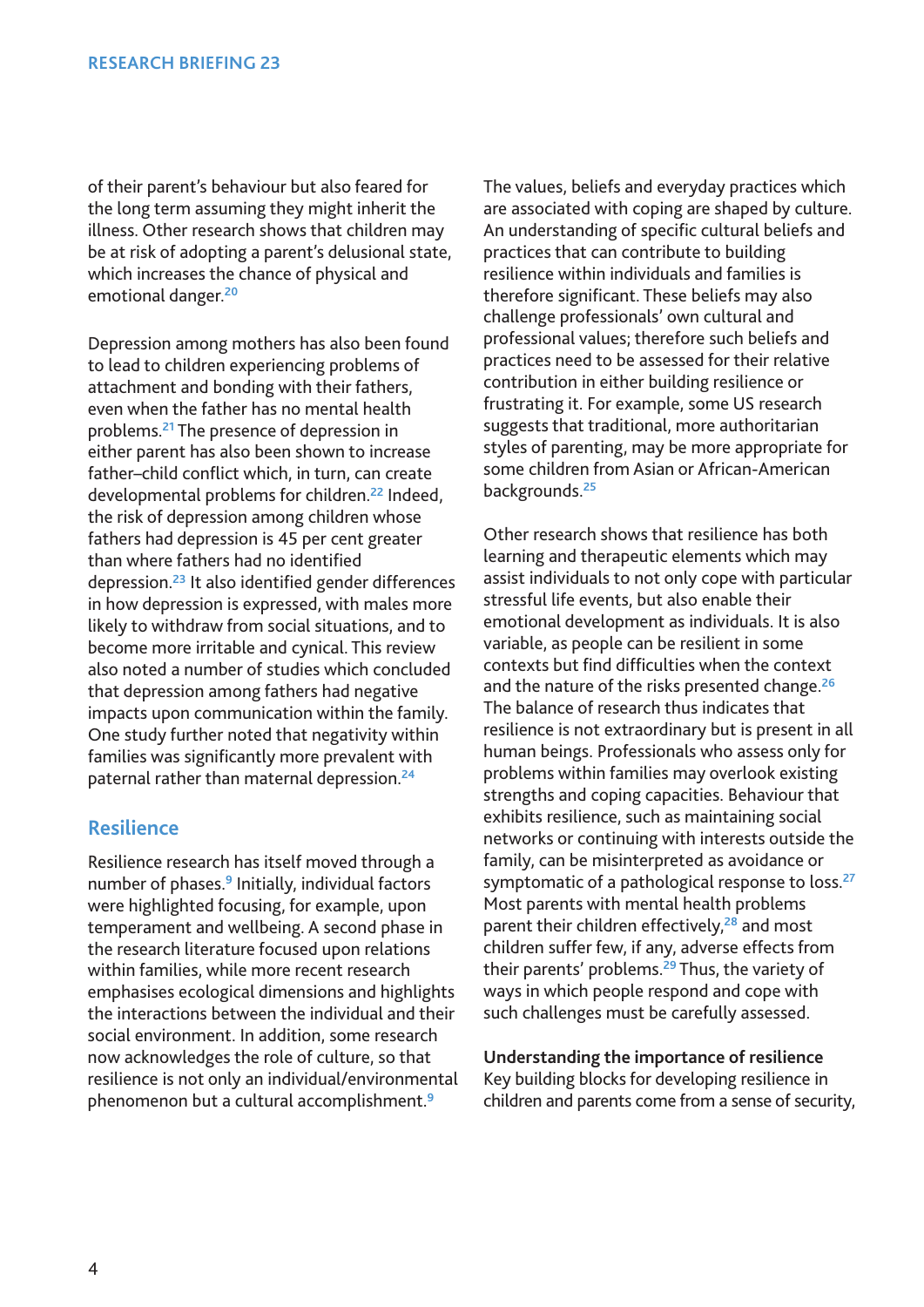a recognition of self-worth and the experience of control over one's immediate environment.**30, 15** Gilligan's work is instructive here; she argues that understanding the importance of resilience can refocus a professional's intervention towards an outcomes-based approach that accounts for individuals' and families' strengths as well as their needs.**<sup>30</sup>** The importance then of a secure base for individuals, and the chance to experience multiple social roles beyond that of parent or child, is essential in building resilience. The foundations built through this security can enable children to explore the wider social world where friendships can be made and talents and interests pursued.**<sup>15</sup>** Recognising the coping capacities inherent within children and parents is therefore an important prerequisite in building upon the strengths of individuals and identifying appropriate interventions.

#### **Parental bonding**

A study of the impact of maternal depressive symptoms upon homeless children's mental health and behaviour showed that, although the impact on behaviour was higher than for the general population of children, nearly three quarters had no behaviour problems.**31, 32, 33** The robustness of children to the pressure of their parents' mental health has been confirmed by a study of children with parents hospitalised for depression.**<sup>34</sup>** Children of depressed patients, and a control group of children of surgical patients, were compared in a 25-year follow-up study on measures of psychiatric illness, personality, marital and family relationships. The researchers found little difference between the two groups in terms of rates of psychiatric morbidity and the quality of intimate relationships.**<sup>34</sup>** In addition, the research confirmed an association between parental depression, and anxiety and substance abuse disorders in their children. The children of depressed mothers also experienced problematic relationships with their fathers.

Maternal and paternal bonding have also been linked to a child's coping strategies with a lack of effective attachments, particularly with the mother, leading to poor coping strategies and depressive symptoms.**<sup>35</sup>** Moreover, individuals who experience positive maternal bonding are more likely to endorse social support-seeking as a coping strategy. Maternal bonding and positive parenting involve:

- love and affection
- setting boundaries
- listening and praise
- apologising when making a mistake
- letting go and renegotiating the boundaries as the child matures (**www.nspcc.org.uk**).

It is therefore possible that maternal bonding provides the foundation for resilience; this is particularly important for children in two-parent families where one parent has a mental health problem. In this situation, the input of the well parent is crucial in providing effective and positive parenting through close support and relationship building.**29, 36** Where this ability has become fractured, the role of community support and services in enhancing and building resilience is crucial. This is particularly important for single parents: evidence from Canada shows that single mothers experience significantly higher mental distress than their partnered counterparts.**<sup>37</sup>** Research also showed that 21 per cent of lone parents, but only one per cent of married parents, fell into the lowest income category, and that parental psychological distress was almost twice as common among lone (30 per cent) as married parents (16 per cent).**<sup>38</sup>**

#### **Social support**

Having social support is an important contributor to resilience, and the extent to which people deal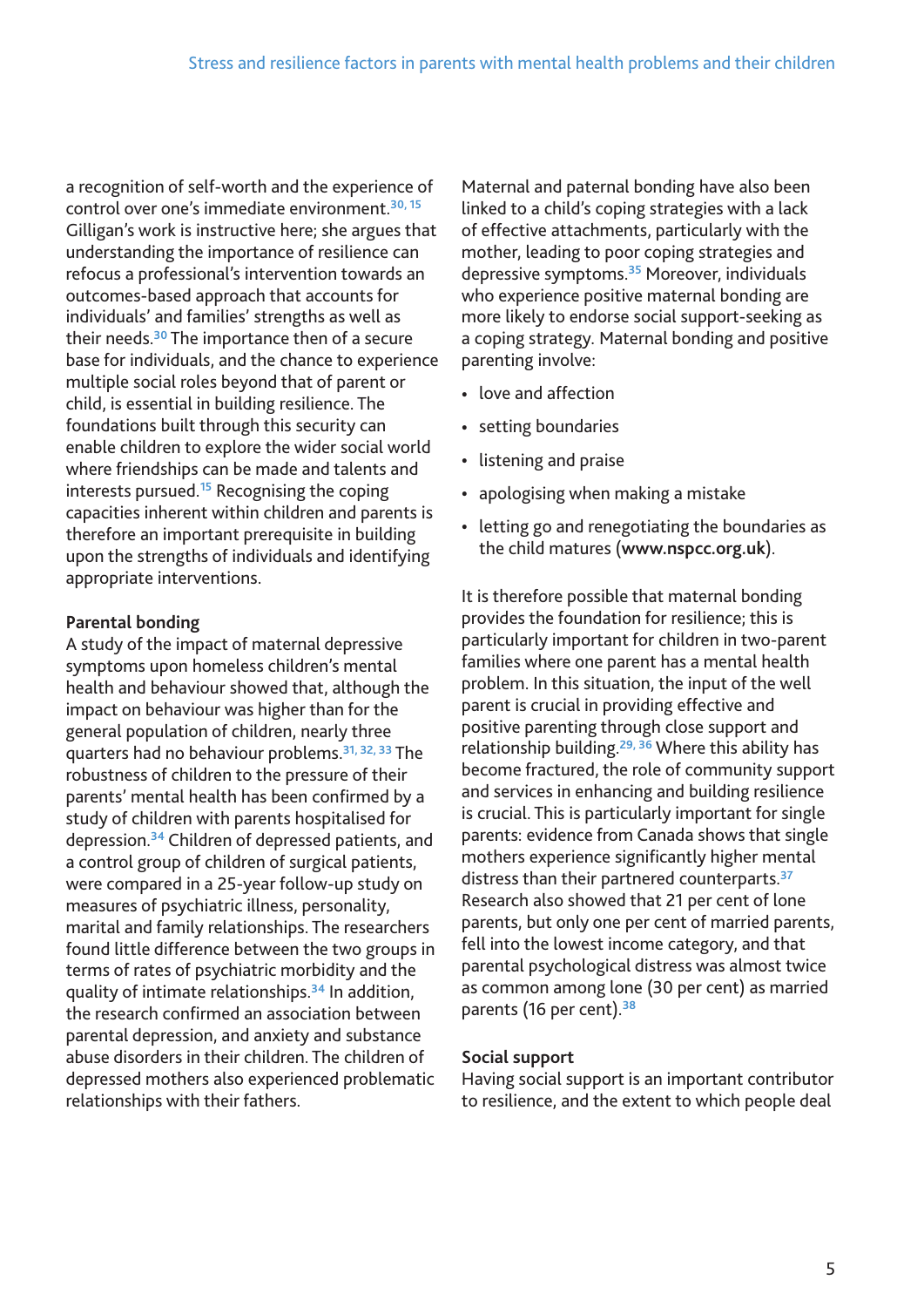with stressors is in proportion to the amount of social support received.**<sup>39</sup>** This can be as simple as practical assistance with basic tasks like shopping, or the receipt of more emotionally-based support which can convey empathy and positive regard.**<sup>40</sup>** The quality of support, however, varies within and between family members and therefore variations in the closeness between family members needs to be recognised. Thus, effective support is reciprocal,**<sup>41</sup>** in that help received in one situation can be returned in another. Those who have been stigmatised by the label mental illness can thus be appreciated for the support they can give to others.**<sup>41</sup>**

#### **Control and optimism**

Optimism and perceived control over one's life are also significant factors in enabling individuals to engage with protective processes.**<sup>27</sup>** Optimism refers to the expectation that a person will experience good outcomes in the future, while perceived control involves the belief that one can be effective in influencing events and conditions in one's own environment. Thus, optimists use constructive coping strategies that appear to foster greater proactive responses to stressful situations. People who perceive their outcomes as being more amenable to their own agency are at less risk of depression, especially after stressful events, suggesting that those people make more positive steps to overcome these stressors.**<sup>42</sup>** A key component in promoting optimism is the level of knowledge and understanding about the parent's mental illness among family members. Enabling children to understand the parent's illness appears to enhance their resilience.**43, 44** Research into children's perspectives of their parents' mental illness has, however, been largely absent from the literature to date.**<sup>45</sup>**

It is also possible to identify key resilience factors that enable children to resist over-identification with their parent's illness**<sup>46</sup>** and, accordingly, to

build on these and develop positive interventions for these children.**<sup>47</sup>** Thus, a review of individual resilience factors emphasises the importance of positive views that the child has of his/her own identity.**<sup>44</sup>** In contributing to our understanding of these processes, there are calls for more qualitative research that include the narrative accounts of parents and children. Narratives, it is argued, uncover and de-stigmatise the presence of mental health problems in families, uncovering new insights which can generate further research.**<sup>48</sup>**

Recognising service users' narrative accounts, for example, has highlighted the significance of service user-led groups and self-help groups.**<sup>49</sup>** The supportive environments fostered by such groups can promote strength within the group itself and help foster self-determination which can enhance greater control for the person with a mental health problem. The importance of social networks linking service users, leading to a positive sense of self and expectations of change, is also identified.**<sup>50</sup>** A study comparing people with mental health problems who belonged to a self-help group with those who did not found a significant decrease in the number of admissions and length of stay in hospital and increased satisfaction with life in the community for the self help group, in comparison with the control group.**<sup>51</sup>** A study of mental health consumer-run organisations in Canada also recognised the potentially positive effect of such membership, finding that resilience-building factors included increased self-esteem and a supportive social network.**<sup>52</sup>**

#### **Gaps in the research**

Research related to the cultural context of stress and resilience is limited in both the US and the UK, and remains an area to be more thoroughly investigated.**<sup>53</sup>** There is also little research in relation to the attachment and transactional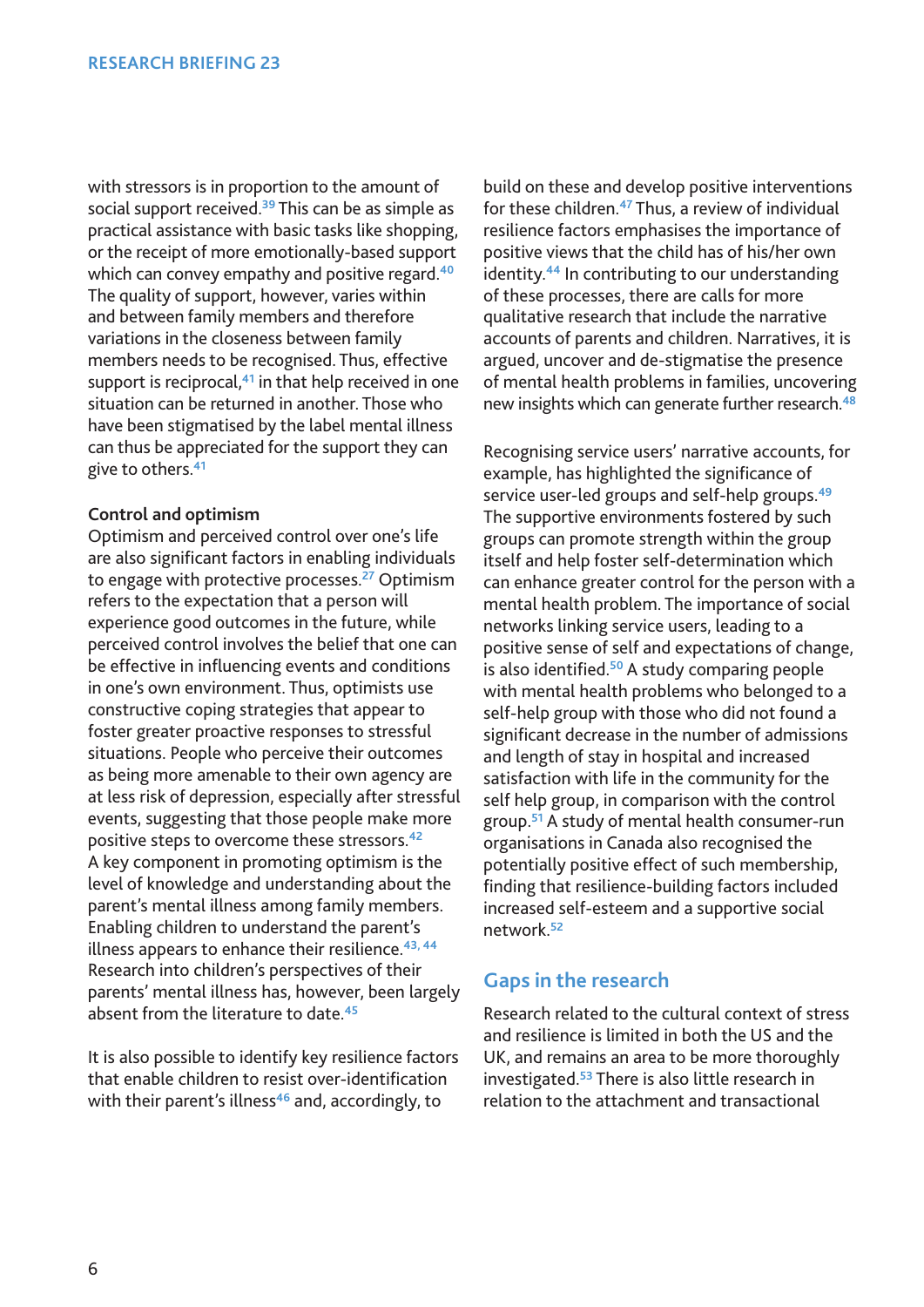effects within families that lead to increased resilience, though there are indications that suggest strong parental bonding leads to increased self-esteem, enabling individuals to seek and engage with support systems.**<sup>35</sup>** Developing this theme further, the absence of fathers in research suggests that there is much work to be done in investigating the importance of their role within families experiencing mental health problems. Finally, a greater emphasis on mental health problems other than depression needs to be developed, so that the impact on families of conditions such as schizophrenia can be assessed.**<sup>10</sup>**

### **Implications from the research**

#### **For organisations**

The research clearly indicates that stress (and resilience) within families where parents have mental health problems can arise in various contexts. Service organisations therefore need to take a multi-faceted and multi-level approach to building resilience through the provision of effective support for individuals, families and communities.**<sup>54</sup>** Recent developments in child and adolescent mental health services (CAMHS) identify the need for effective partnerships to be developed encompassing both children and their parents.**55, 56** In practical terms, overall effectiveness in service delivery involves a multi-agency approach that brings together CAMHS with adult mental health and children's services to surmount organisational barriers and deliver partnership working. This also needs to be coupled with early intervention and aggressive outreach, and there are many useful examples to be found within children's and adolescent services.**<sup>57</sup>** In order to be effective, research also shows that services promoting resilience will need to recognise the social and cultural contexts

in which such resilience is expressed.**<sup>9</sup>** This is particularly relevant where the needs of different groups have been overlooked, for example in terms of gender and ethnicity.

#### **For practitioners**

In identifying stress and resilience factors for people with mental health problems, the proper assessment of such factors plays a crucial role in meeting service user need. Official guidance on risk assessment**<sup>58</sup>** concurs by suggesting that an assessment of risk should not only take into account stress factors, but also strength and resilience. Much supportive work is now provided by the independent sector and this should also be mobilised in order to promote the resilience of service users.**59, 60** However, despite many efforts to ensure the coordination of services, there are a number of issues and questions practitioners should identify and address in providing effective support.**<sup>61</sup>** Research by Slack and Webber**<sup>54</sup>** shows the reluctance of some adult mental health professionals to take a whole-family approach feeling, in particular, that child care issues are not their responsibility. Practitioners are therefore advised to read the National Social Inclusion Programme (NSIP)**<sup>62</sup>** guidance, which asks:

- Is someone in the family assuming a care-giving role?
- What are the caring practices evident in the family?
- If care giving is present, is the caregiver enabled to understand their role in relation to their own needs?
- Are social networks sufficient and appropriate?

It emphasises the need to work in partnership with families.

In addition, Appleby**<sup>63</sup>** provides some excellent examples of models of good practice describing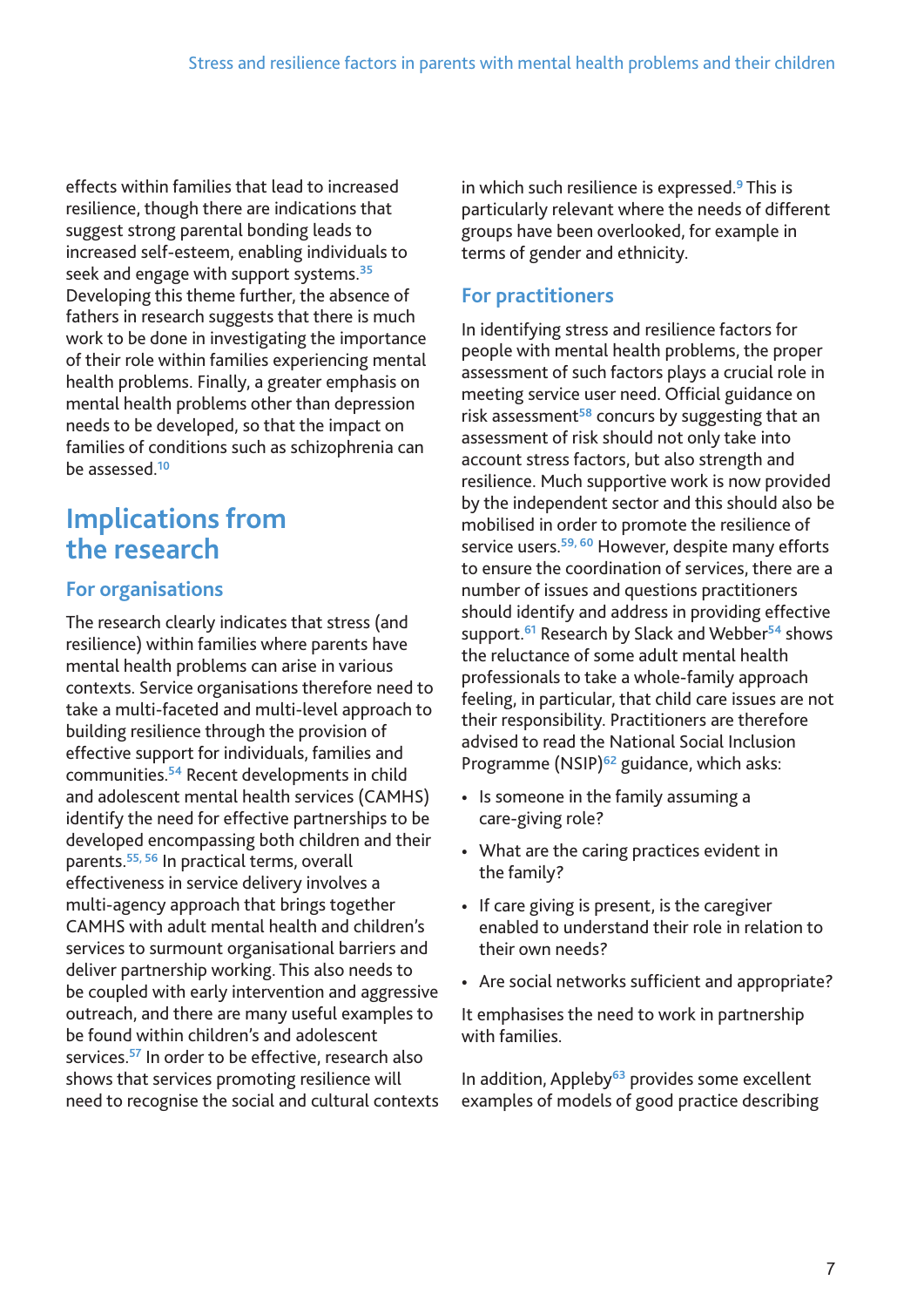many innovative ways of working in relation to CAMHS.

#### **For service users and carers**

There is evidence to show that the 'voices' of individual service users and carers, especially children's voices, have been largely ignored.**<sup>45</sup>** In listening to service users, recognition that resilience is present within families should encourage the demand for assessments and services to recognise, build upon and maintain the strengths of service users. Allied to this would be assessments identifying those strengths in the wider community that can facilitate access for support and guidance.**<sup>64</sup>** The White Paper *Our health, our care, our say***<sup>65</sup>** places great emphasis on wanting to make citizens' needs central to the development of health and community services. It thus provides an opportunity for service users and carers to make their voices heard and call the Government to account. In recognising the claims of service users and carers, the Government planned to introduce a pilot scheme during 2007/08 in ten areas across the country.**<sup>66</sup>** It is claimed this will develop more local support networks and increase the number of individual talk-based therapies available.**67, 68**

#### **For the policy community**

The policy community will need to consider how the interface between child and adult mental health services is managed and developed in order to prevent both children's and adults' needs falling between gaps in services. Greater attention needs to be given to the needs of all family members, and the absence of fathers from the research literature**<sup>69</sup>** suggests a more positive policy response in this area is required. In widening the policy response, however, the role of the well parent for maintaining the coherence of the family becomes crucial. Where there is a single parent then the importance of mobilising

community and professional support is also vital. The research also indicates a need for a greater focus upon provision that can reduce the experience of social isolation by, for example, maintaining levels of employment.**<sup>3</sup>**

To recognise the nature of stress and promote resilience within families where one or both parents have mental health problems, the significant contribution of community support needs to be recognised. Developing policy responses to the needs of minority ethnic groups in the UK is one area already recognised by Government.**<sup>70</sup>**

*The quality of mental health care for BME communities in England is not acceptable. To be blunt, services are discriminating in a way that is arguably both unethical and unlawful. Communities feel alienated from NHS services and many are deeply mistrustful of them. This fuels a vicious circle of fear that deters people from seeking help early in their illness.*

> **Rosie Winterton MP, Minister of State for Health Services, 2006**

The recent decision by the Department of Health to appoint local authority community development workers for black and ethnic minorities is one response to this situation. Final guidance on the role of such community workers has now been published which outlines best practice and gives useful case examples from existing practice.**<sup>71</sup>** The acknowledged positive role played by formal and informal community support networks also suggests that policy needs to develop such key resources for all service users.**67, 68** There is still much work to be done to ensure effective CAMHS services are established across the country, and the policy community must remain vigilant in ensuring the effectiveness of services for parents and their children with mental health needs.**57, 63, 54**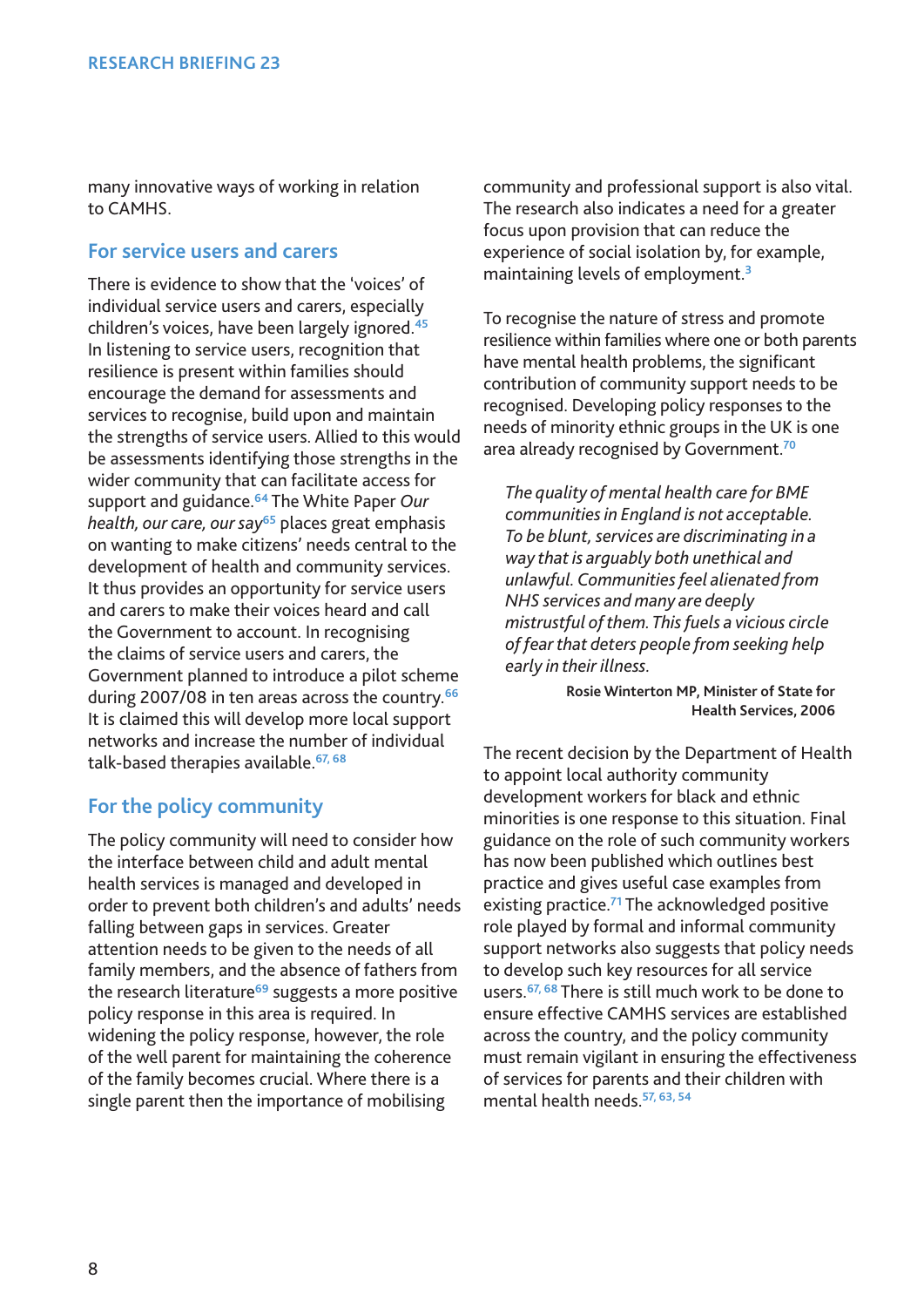### **Useful links**

**Barnardo's** – A UK children's charity, Barnardo's works directly with children, young people and their families. It runs projects across the UK, including counselling for children who have been abused, fostering and adoption services, vocational training and disability inclusion groups. **www.barnardos.org.uk**

**ESRC (Education and Social Research Council)** – Priority Network on Capability and Resilience **www.ucl.ac.uk/capabilityandresilience**

**Family Welfare Association** – A registered charity whose services include support to children and families, community mental health services, and educational and financial support. **www.fwa.org.uk**

**International Resilience Project** – This is a multi-year international research study funded by the government of Canada through Dalhousie University in Halifax, Nova Scotia Canada. The purpose of the IRP is to develop a better, more culturally sensitive understanding of how youth around the world effectively cope with the adversities that they face in life. **www.resilienceproject.org/cmp\_text/** 

**Mental Health Foundation** – A UK charity that provides information, carries out research, campaigns and works to improve services for anyone affected by mental health problems, whatever their age and wherever they live. **www.mentalhealth.org.uk**

**Mind** – A mental health charity operating in England and Wales on behalf of anyone experiencing mental distress. Mind provides a confidential information helpline, support networks, campaigns and publications. **www.mind.org.uk** 

#### **National Institute for Mental Health** –

A government body which supports research in the diagnosis and treatment of mental health problems at all stages from laboratory to practice. **www.nimh.nih.gov** 

**NSPCC** – A registered charity working mainly with children, young people and their families. It also seeks cultural, social and political change by influencing legislation, policy, practice, public attitudes or behaviours and delivery of services, for the benefit of young people. **www.nspcc.org.uk**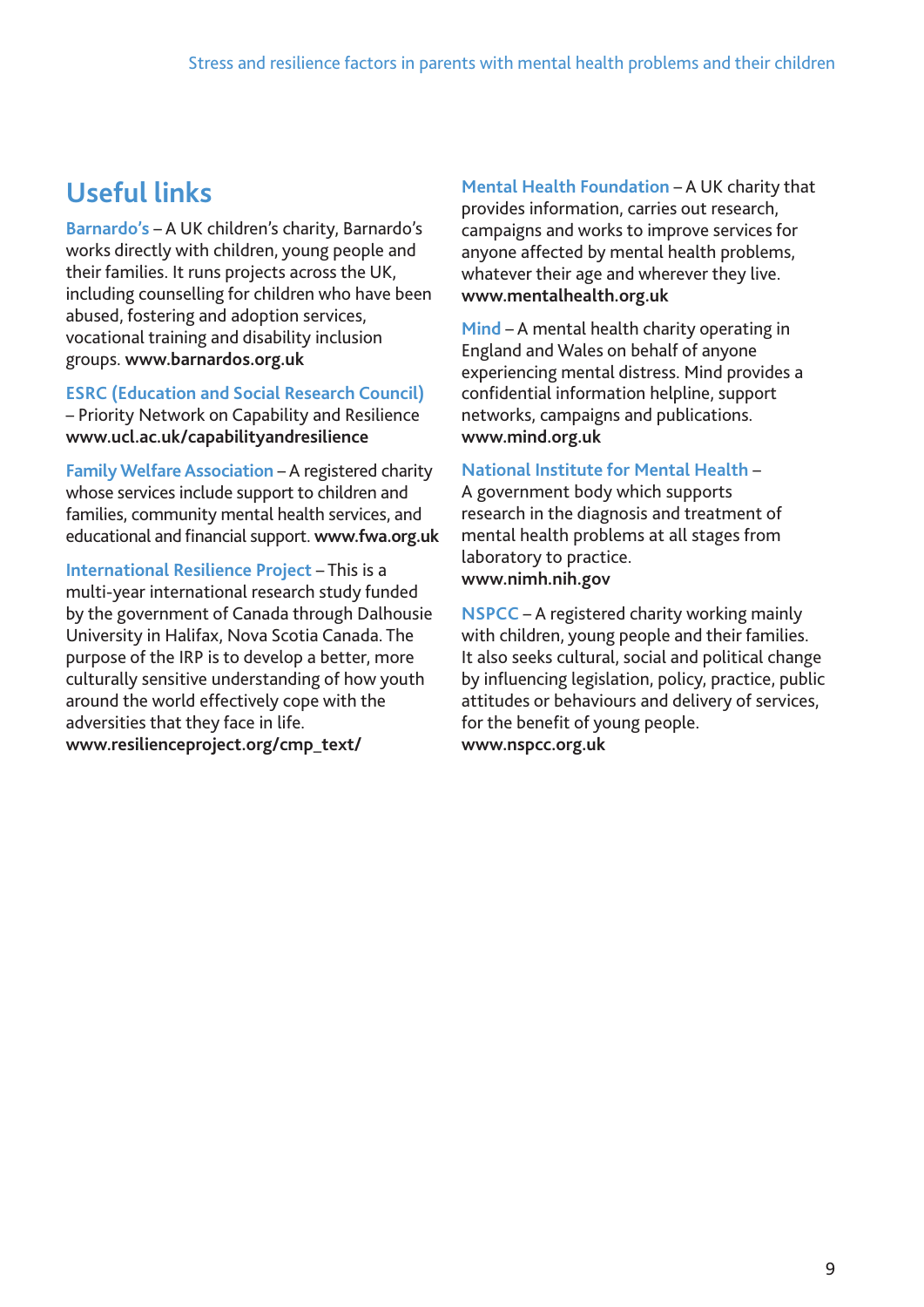### **Related SCIE publications**

Research briefing 24: Experiences of children and young people with a caring role in relation to a parent with a mental health problem (Due 2008)

Knowledge review 16: Improving social and health care services (2007)

Resource guide 09: Working together to support disabled parents (2007)

Knowledge review 11: Supporting disabled parents and parents with additional support needs (2006)

Systematic map 01: The extent and impact of parental mental health problems on families and the acceptability, accessibility and effectiveness of interventions (2006)

Consultation: European Mental Health Strategy (2006)

Consultation: The social work contribution to mental health services: Report of responses to the discussion paper (2006)

Report 06: Managing risks and minimising mistakes in services to children and families (2005)

Report 11: ESRC research and social work and social care (2004)

Knowledge review 07: Improving the use of research in social care practice (2004)

Research briefing 06: Parenting capacity and substance misuse (2004)

Resource guide 01: Families that have alcohol and mental health problems: a template for partnership working (2003)

Report 02: Working with families with alcohol, drug and mental health problems (2003)

### **Acknowledgements**

Rose de Paeztron, Head of Strategic Development, Family Welfare Association and Briony Hallam, Project Manager, FWA Building Bridges (Lewisham).

The Keele Editorial Board: Prof. Peter Jones (Pro Vice-Chancellor, Research and Enterprise, Keele University); Tom Owen (Research Manager, Policy, Help the Aged); Dr Sara Scott (Independent Consultant, previously of Barnardo's) and Prof. Nick Gould (Professor of Social Work, Department of Social and Policy Sciences, University of Bath).

The Keele Project Steering Group: Prof. Richard Pugh (project co-ordinator and Professor of Social Work); Prof. Miriam Bernard (Director, Keele Research Institute for Life Course Studies and Professor of Social Gerontology) and Prof. Steve Cropper (Director, Keele Research Institute for Public Policy and Management and Professor of Management).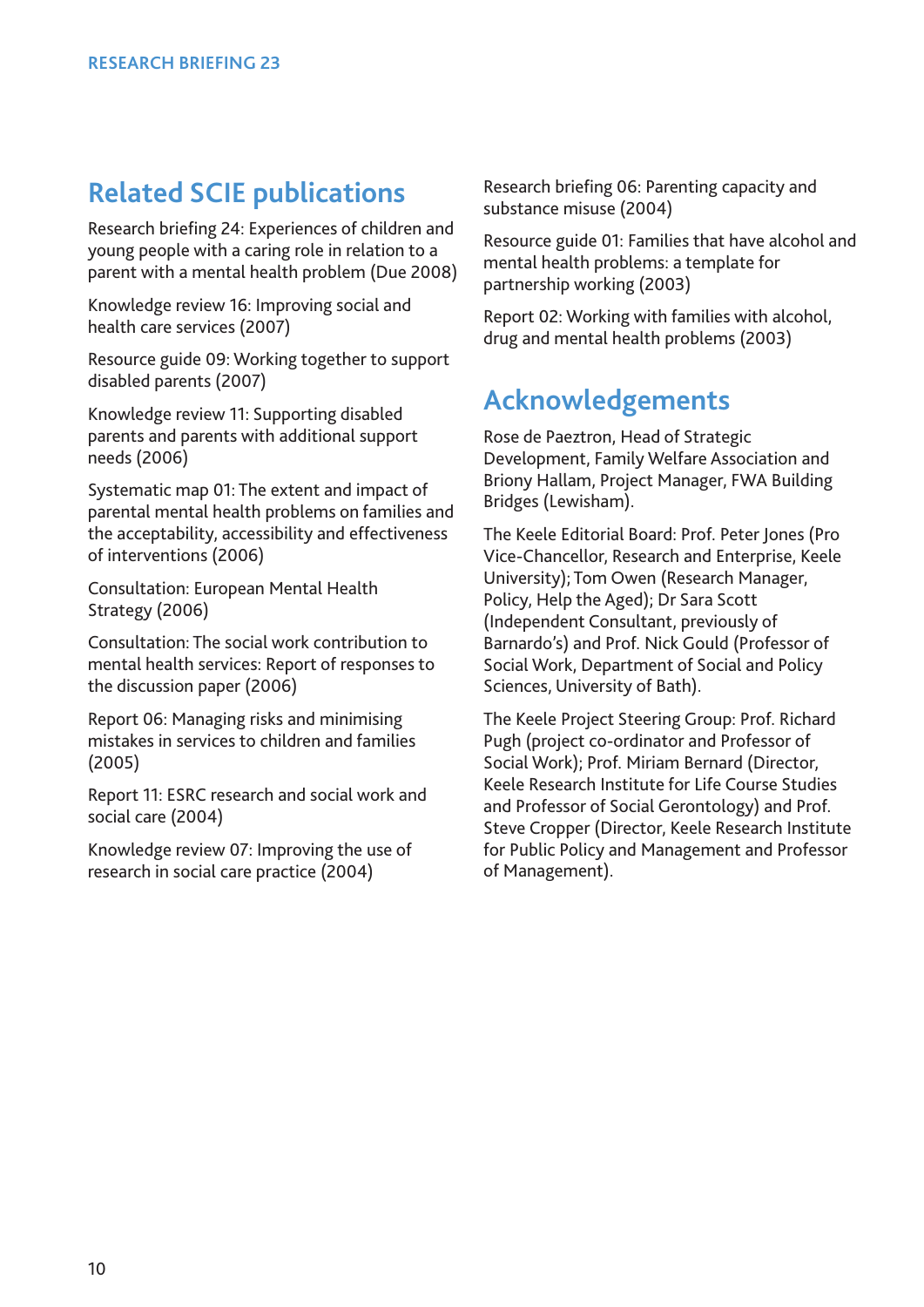### **References**

- 1. Catherall, D. (2004) *Handbook of stress, trauma and the family*. London: Routledge
- 2. De Haan, L., Hawley, D., and Deal, J. (2002) 'Operationalizing family resilience: a methodological strategy', *American Journal of Family Therapy* 30, pp275–291.
- 3. Gould, N. (2006) *Mental health and child poverty*. York: Joseph Rowntree Foundation.
- 4. Office of the Deputy Prime Minister (2004) *Mental health and social exclusion*. London: The Stationery Office/Social Exclusion Unit.
- 5. Cabinet Office (2006) *Reaching out: an action plan on social exclusion*. London: TSO.
- 6. Davidson, L. and Roe, D. (2007) 'Recovery from versus recovery in serious mental illness: one strategy for lessening confusion plaguing recovery', *Journal of Mental Health* 16(4), pp459–473.
- 7. Parton, N. (2006) *Safeguarding childhood: early intervention and surveillance in a late modern society*. Basingstoke: Palgrave Macmillan.
- 8. Baistow, K. and Hetherington, R. (2001) 'Supporting families with a mentally ill parent: European perspectives on interagency cooperation', *Child Abuse Review* 10, pp351–365.
- 9. Ungar, M., Brown, M., Liebenberg, L., Othman, R., Kwong, W. M., Armstrong, M., and Gilgun, J. (2004) 'Unique pathways to resilience across cultures', *Adolescence* 42 (166), pp287–310.
- 10. Bates, S. and Coren, E. (2006) *Systematic map no.1: the extent and impact of parental mental health problems on families and the acceptability, accessibility and effectiveness of interventions*. London: SCIE.
- 11. Elgar, F.J., McGrath, P.J., Waschbusch, D.A., Stewart, S. H., and Curtis, L.J. (2004) 'Mutual influences on maternal depression and child adjustment problems', *Clinical Psychology Review* 24(4), pp441–459.
- 12. Bronfenbrenner, U. (1979) *The ecology of human development*. Cambridge, Massachusetts: Harvard University Press.
- 13. Elgar, F.J., McGrath, P.J., Waschbusch, D.A., Stewart, S.H., and Curtis, L.J. (2004) 'Mutual influences on maternal depression and child adjustment problems', *Clinical Psychology Review* 24(4), pp441–459.
- 14. Jones, A., Jeyasingham, D., and Rajaasooriya, S. (2002) *Invisible families: The strengths of black families in which young people have caring responsibilities*. Bristol: The Policy Press.
- 15. Daniel, B., Wassell, S., and Gilligan, R. (1999) 'It's just common sense isn't it? Exploring ways of putting theory of resilience into actions', *Adoption and Fostering* 23(3) p.1.
- 16. Aldridge, J., and Becker, S. (2003) *Children caring for parents with mental illness: perspectives of young careers, parents and professionals*. Bristol: The Policy Press.
- 17. Elgar, F.J., McGrath, P.J., Waschbusch, D.A., Stewart, S.H., and Curtis, L.J. (2004) 'Mutual influences on maternal depression and child adjustment problems', *Clinical Psychology Review* 24(4), pp441–459.
- 18. Jones, D. (2004) 'Families and serious mental illness: working with loss and ambivalence', *British Journal of Social Work* 34(7), pp961–979.
- 19. Somers, V. (2006) 'Schizophrenia: the impact of parental illness on children', *British Journal of Social Work*, pbcl083.
- 20. Devlin, J.M., O'Brien, L.M., and Devlin, J.M. (1999) 'Children of parents with mental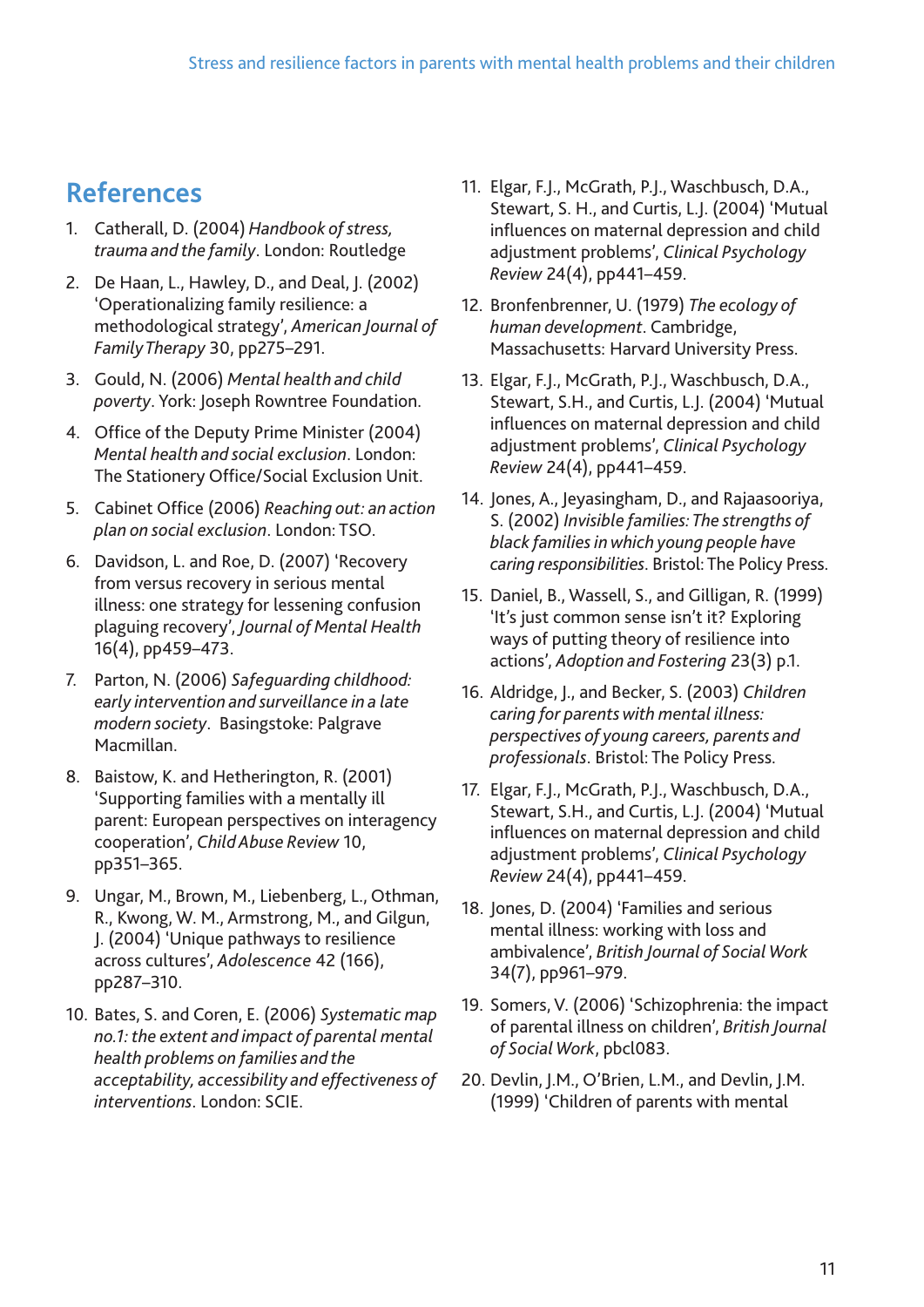illness. I: An overview from a nursing perspective', *Australian & New Zealand Journal of Mental Health Nursing* 8(1), pp19–29.

- 21. Peisah, C., Brodaty, H., Luscombe, G., and Anstey, K.J. (2004) 'Children of a cohort of depressed patients 25 years later: psychopathology and relationships', *Journal of Affective Disorders* 82(3), pp385–394.
- 22. Kane, P. and Garber, J. (2004) 'The relations among depression in fathers, children's psychopathology and father-child conflict: a meta-analysis', *Clinical Psychology Review* 24(3), pp339–360.
- 23. Spector, A. (2006) 'Fatherhood and depression: a review of risks, effects and clinical application', *Issues in Mental Health Nursing* 27(8), pp867–883.
- 24. Jacob, T. and Johnson, S. (2001) 'Sequential interactions in the parent-child communications of depressed fathers and depressed mothers', *Journal of Family Psychology* 15(1), pp38–52.
- 25. Kotchick, B. and Forehand, R. (2002) 'Putting parenting in perspective: a discussion of the contextual factors that shape parenting practices', *Journal of Child and Family Studies* 11(3), pp255–269.
- 26. Gilgun, J. (2005) 'Evidence-based practice, descriptive research and the resilienceschema-gender-brain functioning' (RSGB) assessment', *British Journal of Social Work* 35(6), pp843–862.
- 27. Mancini, A. and Bonamo, G. (2006) 'Resilience in the Face of Potential Trauma: Clinical Practices and Illustrations', *Journal of Clinical Psychology: In Session* 62(8), pp971–985.
- 28. Sanford, C.B. (1998) 'Maternal depressive symptoms and homeless children's mental

health:risk and resiliency', *Archives of Psychiatric Nursing* XII(1), pp50–58.

- 29. Smith, M. (2004) 'Parental mental health: disruptions to parenting and outcomes for children', *Child and Family Social Work* 9(1), pp3–11.
- 30. Gilligan, R. (1998) 'Beyond permanence? The importance of resilience in child placement and planning' in Hill, M. and Shaw, M. (eds) *Signposts in adoption: policy, practice and research issues*. London: British Association for Adoption and Fostering.
- 31. Somers, V. (2006) 'Schizophrenia: the impact of parental illness on children', *British Journal of Social Work*, Advance access 18 August 2006 pbcl083.
- 32. Cumella, S., Grattan, E., and Vostanis, P. (1998) 'The mental health of children in homeless families and their contact with health, education and social services', *Health & Social Care in the Community* 6(5), pp331–342.
- 33. Early, T. J. and Glenmaye, L. F. (2000) 'Valuing families: social work practice with families from a strengths perspective', *Social Work* 45(2), pp118–130.
- 34. Peisah, C., Brodaty, H., Luscombe, G., and Anstey, K. J. (2004) 'Children of a cohort of depressed patients 25 years later: psychopathology and relationships', *Journal of Affective Disorders* 82(3), pp385–394.
- 35. Matheson, K., Kelly, O., Cole, B., Tannenbaum, B., Dodd, C., and Anisman, H. (2005) 'Parental bonding and depressive affect: The mediating role of coping resources', *British Journal of Psychology* 44, pp371–395.
- 36. Rutter M. (1989) 'Psychiatric disorder in parents as a risk factor for children' in Anthony, N., Enzer, I., Phillips, D., Schaffer,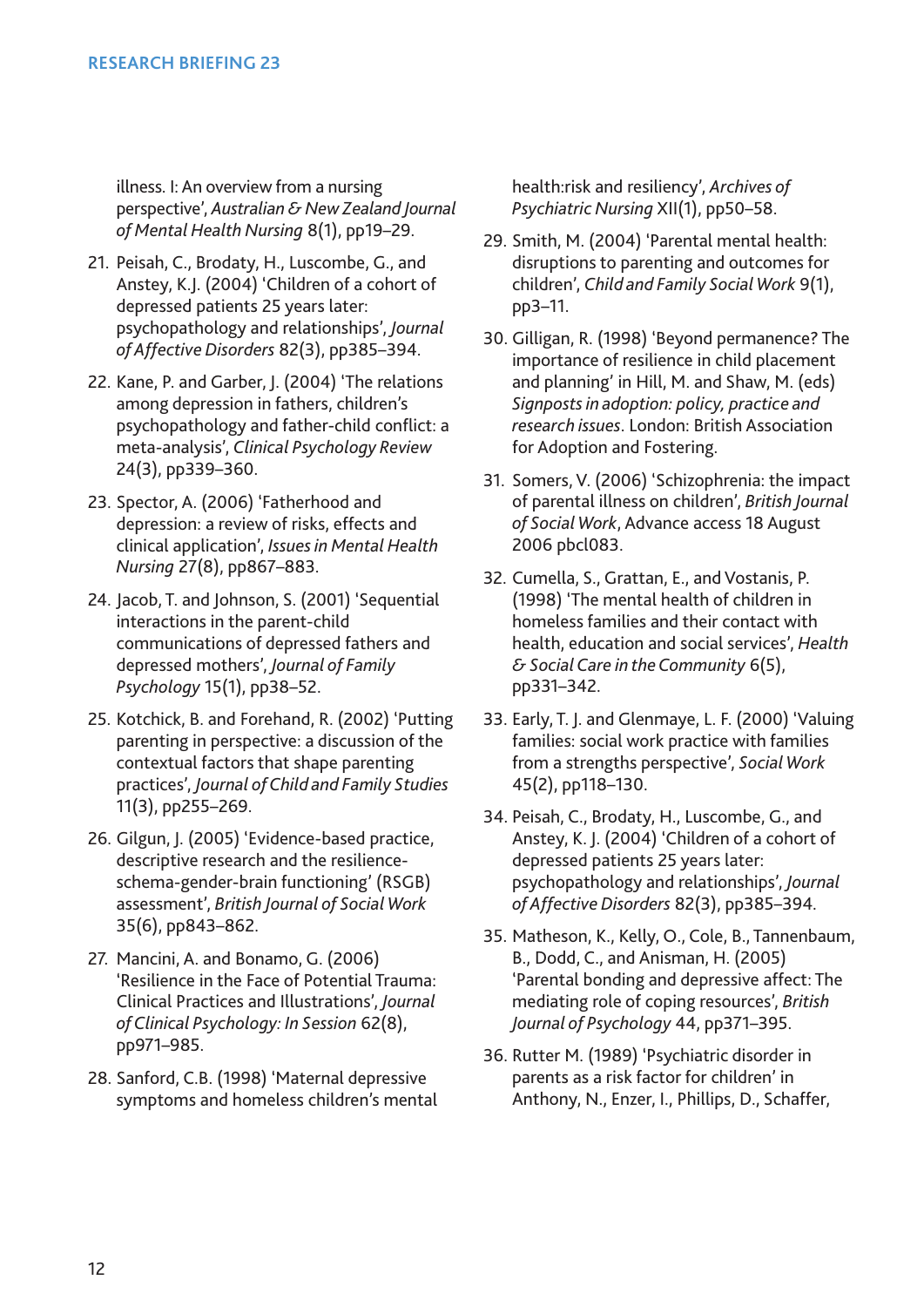and Silverman, M. (eds) *Prevention of mental disorders, alcohol and other drug use in children and adolescents, OSAP prevention monograph* 2 pp157–189. Rockville, Maryland: Office for Substance Abuse Prevention.

- 37. Mclean, H., Glynn, K., and Ansara, D. (2004) 'Multiple Roles and Women's Mental Health in Canada', BMC *Women's Health* 2004 (4(Suppl 1):S3).
- 38. Green, H., McGinnity, A., Meltzer, H., Ford, T., and Goodman, R. (2004) *Mental health of children and young people in Great Britain*. London: Office of National Statistics.
- 39. Pinkerton, J. and Dolan, P. (2007) 'Family support, social capital, resilience and adolescent coping', *Child and Family Social Work* 12(3), pp219–228.
- 40. Cutrona, C. E. (2000) 'Social support principles for strengthening families' in Canavan, J., Dolan, P., and Pinkerton, J. (eds) *Family support in disadvantaged families* pp103–122. Dublin: Routledge.
- 41. Jones, D. W. (2002) *Myths, madness and the family: the impact of mental illness on families*. Basingstoke: Palgrave.
- 42. Ong, A., Bergeman, C., Bisconti, T., and Wallace, K. (2006) 'Psychological Resilience, Positive Emotions, and Successful Adaptation to Stress in Later Life', *Journal of Personality and Social Psychology* 91(4), pp730–749.
- 43. Beardslee, W. R., Gladstone, T., Wright, E., and Cooper, A. (2003) 'A family-based approach to the prevention of depressive symptoms in children at risk: evidence of parental and child change', *Pediatrics* 112(2), pp119–131.
- 44. Place, M., Reynolds, J., Cousins, A., and O'Neill, S. (2002) 'Developing a Resilience Package for Vulnerable Children', *Child and Adolescent Mental Health* 7(4), pp162–167.
- 45. Mordoch, E. and Hall, W. (2002) 'Children living with a parent who has a mental illness: a critical analysis of the literature and research implications', *Archives of Psychiatric Nursing* 16(5), pp208–216.
- 46. Garmetzy, N. (1987) 'Stress, competence and development: continuities in the study of schizophrenic adults, children vulnerable to psychopathology and the search for stress resistant children', *American Journal of Orthopsychiatry* 57, pp159–174.
- 47. Orel, N., Groves, P., and Shannon, L. (2003) 'Positive Connections: a programme for children who have a parent with a mental illness', *Child and Family Social Work* 8, pp113–122.
- 48. Hinshaw, Stephen P. (2004) 'Parental mental disorder and children's functioning: silence and communication, stigma and resilience', *Journal of Clinical Child & Adolescent Psychology* 33(2), pp400–411.
- 49. Hodges, J., Hardiman, E., and Segal, S. (2003) 'Predictors of hope among members of mental health self-help agencies', *Social Work in Mental Health* 2(1), pp1–16.
- 50. Branfield, F., Beresford, P., Andrews, E., Chambers, P., Staddon, P., Wise, G., and Williams-Findlay, B. (2006) *Making user involvement work: supporting service use networking and knowledge*. York: Joseph Rowntree Foundation.
- 51. Burti, L., Amaddeo, F., Ambrosi, M., Bonetto, C., Cristofalo, D., Ruggeri, M., and Tansella, M. (2005) 'Does additional care provided by a consumer self-help group improve psychiatric outcome? A study in Italian community-based psychiatric service', *Community Mental Health Journal* (41), pp705–720.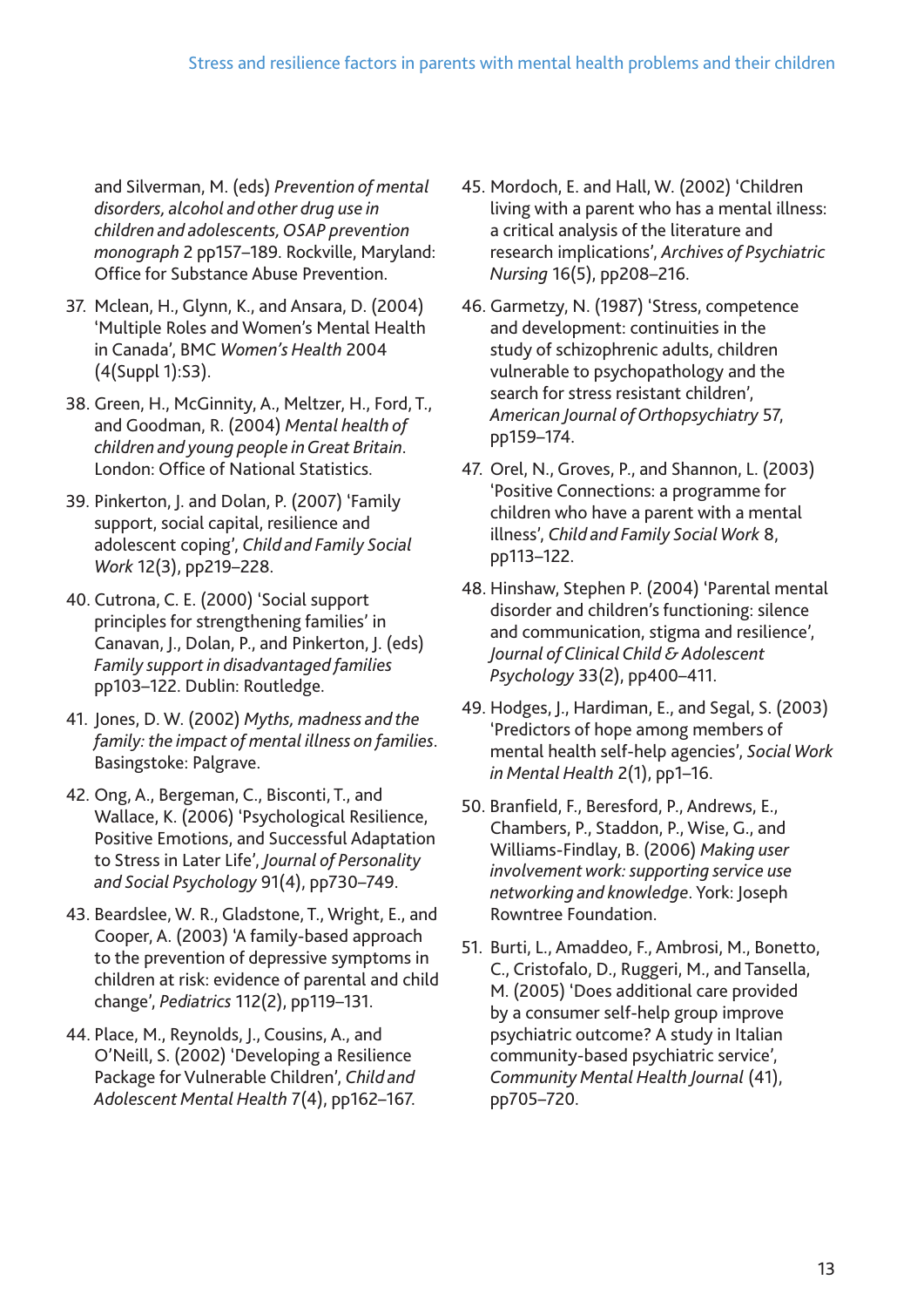- 52. Nelson, G. and Lomotey, J. (2006) 'Quantity and quality of participation and outcomes of participation in mental health consumer-run organisation', *Journal of Mental Health* 15(1), pp63–74.
- 53. Ungar, M. (2006) 'Resilience across cultures', *British Journal of Social Work* Advance Access 18 October 2006, pp1–18.
- 54. Slack, K. and Webber, M. (2007) 'Do we care? Adult mental health professionals' attitudes towards supporting service users' children', *Child and Family Social Work* 13(1), pp72–78.
- 55. Department for Education and Skills (2003) *Every Child Matters*. Report no. CM 5680 London: The Stationery Office.
- 56. Leon, A. and Armantrout, E. (2007) Assessing families and other client systems in community-based programmes: development of the CALF. *Child and Family Social Work* 12(2), pp123–132.
- 57. Appleby, L., Shribman, S., and Eisentstad, N. (2006) *Promoting the mental health and psychological well-being of children and young people. Report on the implementation of standard 9 of the National Service Framework for Children, Young People And Maternity Services*. London, Department for Education and Skills/Department of Health.
- 58. Department of Health (2007) *Best practice in managing risk: principles and evidence for best practice in the assessment and management of risk to self and others in mental health services*. London: Department of Health.
- 59. Lederer, J. and McHugh, M. (2006) FWA Newpin – working with parents with mental

health problems and their young children. *The Mental Health Review* 11(4), pp23–27.

- 60. Parrott, L., Buchanan, J, and Williams, D. (2006) 'Volunteers, families and children in need: an evaluation of Family Friends', *Child and Family Social Work* 11(4), pp147–155.
- 61. Provencher, H., Perreault, M., St-Onge, M., and Rousseau, M. (2003) 'Predictors of psychological distress in family caregivers of persons with psychiatric disabilities', *Journal of Psychiatric & Mental Health Nursing* 10(5), pp592–607.
- 62. National Social Inclusion Programme (2007) *Best practice guidance*. London: National Social Inclusion Programme
- 63. Appleby, L., Shribman, S., and Eisentstad, N. (2006) '*Promoting the mental health and psychological well-being of children and young people. report on the implementation of standard 9 of the National Service Framework for Children, Young People and Maternity Services. Annex: models of good practice*', London: Department of Education and Skills/ Department of Health.
- 64. Walker, S. (2003) 'Social work and child mental health: psychosocial principles in community practice', *British Journal of Social Work* 33, pp673–687.
- 65. Department of Health (2006) *Our health, our care, our say: a new direction for community services*. Report No.6737 London: The Stationery Office.
- 66. Department of Health (2007) *Improving access to psychological therapies: specification for the commissioner-led pathfinder programme*. London: The Stationery Office.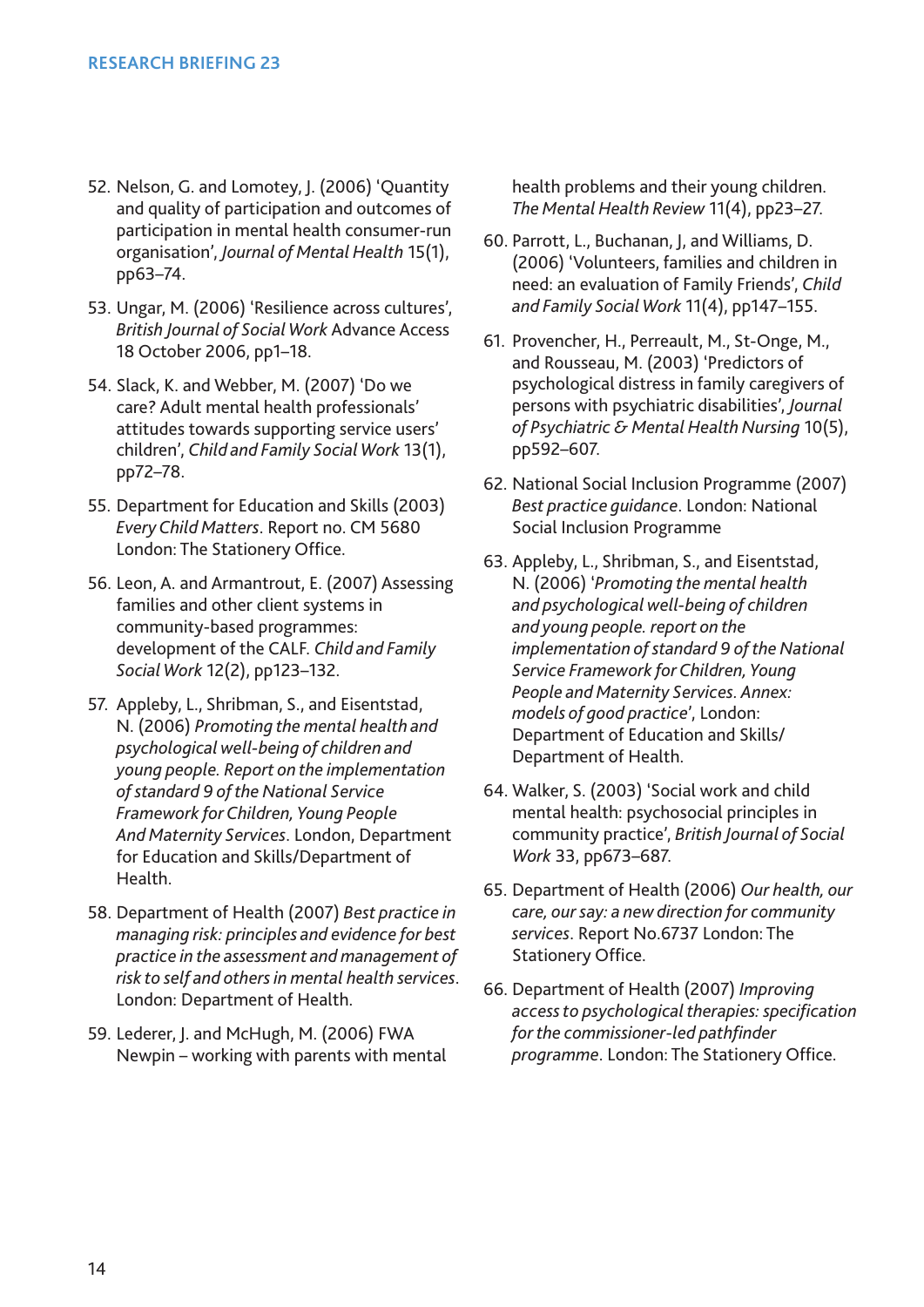- 67. House of Commons Health Committee (2000) *Health: fourth report*. London: House of Commons.
- 68. Mind (2003) *Mental health and social exclusion: the Mind response*. London: Mind.
- 69. White, A. (2006) 'Men and mental wellbeing – encouraging gender sensitivity', *The Mental Health Review* 11(4), pp3–6.
- 70. Winterton, R. (2006) Letter to strategic health authority chief executives from the Minister of State for Health Services: black and minority ethnic mental health. (Gateway ref: 7049). London: Department of Health.
- 71. Department of Health (2006) *Community development workers for black and minority ethnic communities: final handbook*. London, Department of Health.

## **About SCIE research briefings**

This is one of a series of SCIE research briefings that has been compiled by Keele University for SCIE. SCIE research briefings provide a concise summary of recent research into a particular topic and signpost routes to further information. They are designed to provide research evidence in an accessible format to a varied audience, including health and social care practitioners, students, managers and policy-makers. They have been undertaken using the methodology developed by Keele in consultation with SCIE, which is available at **www.scie.org.uk/publications/briefings/ methodology.asp**. The information upon which the briefings are based is drawn from relevant electronic bases, journals and texts, and where appropriate, from alternative sources, such as inspection reports and annual reviews as identified by the authors. The briefings do not provide a definitive statement of all evidence on a particular issue.

SCIE research briefings are designed to be used online, with links through to document and other organisations' websites. To access this research briefing in full, and to find other publications, visit **www.scie.org.uk/publications**